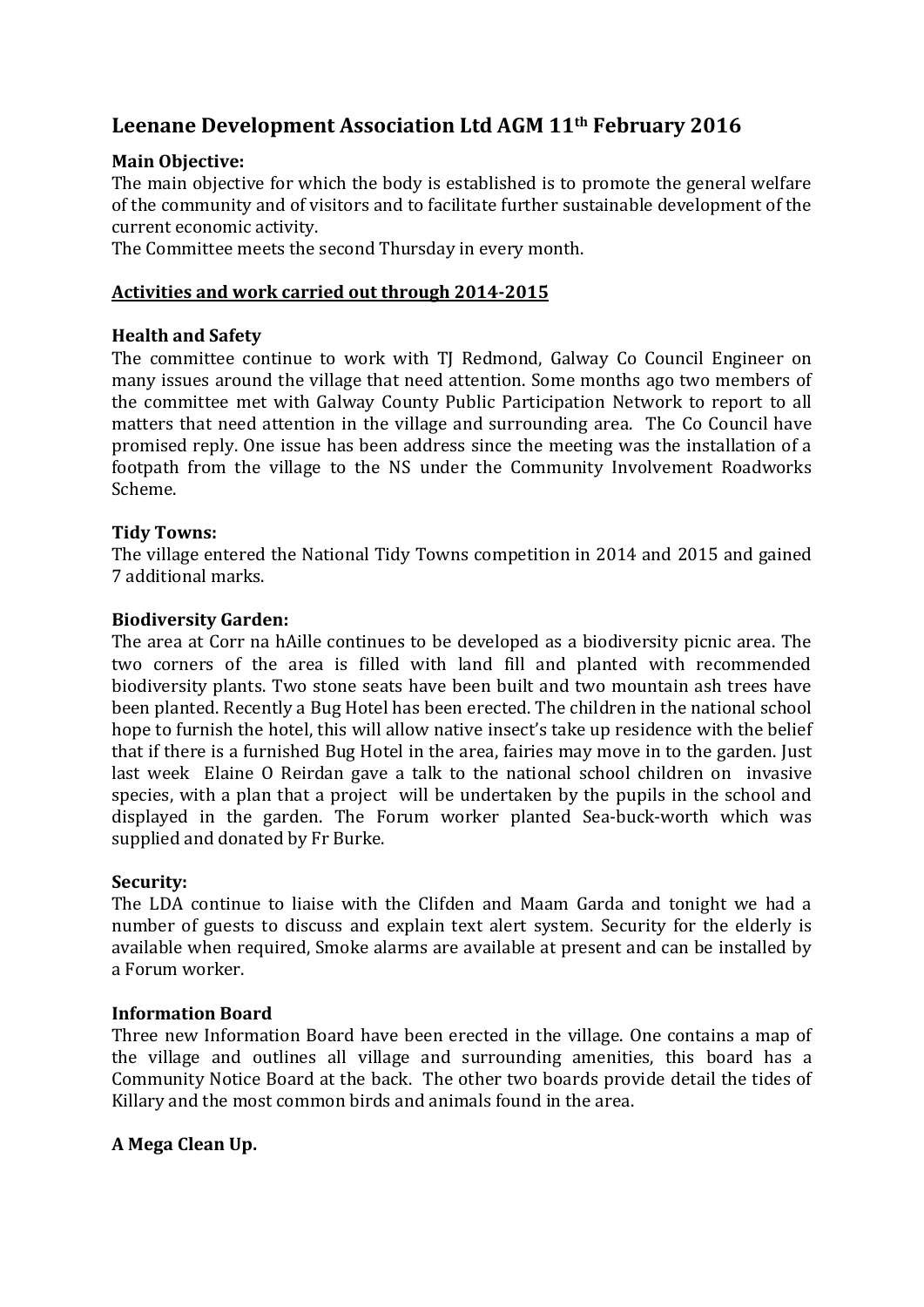A Mega clean-up of Leenane village and shore took place on Saturday the 16th May 2015, in cooperation with BIM Mary Hannon and Galway Co Council Litter Warden, some of the Shell fish farmers and Pier users. All the marine rubbish dumped and abandoned was cleared from the pier and from around the shore line. At least twenty volunteers took part.

## **Web Site**

Leenane Village Web Site is a great asset, it contains village news and activities it is a very useful tool. The committee very much appreciate the way it is manned and updated for the community regularly by Tim Wood. The site is critical in promoting the area and keeping everyone updated on services and events.

# **Support for Los Chile.**

The community supported Los Chile again through a church gate collection.

## **Amenity Park**

Following a feasibility study on the football pitch, the Leader programme turned down our application for grant for the second phase of this project, which is the planning phase. In spite of this set back we are now going forward to planning stage.

## **Sheep Show:**

The 45th and 46th Annual Sheep Shows were a great success, is seen as a great social event for the farming community, and provides funds for community undertakings.

## **Walking Festival**

The annual Walking Festival was held on the May Bank holiday week end, as always this festival was a great success, the weekend includes three level of hill walking and talks on geology and history. Funds raised assists with the work carried out by LDA.

## **Autumnal Festival**

The annual Autumnal Festival proved very popular in 2014 with record attendance. The festival did not take place in 2015 due to difficulties in sourcing Leader funding. The committee very kindly put their energy in to helping with the hosting the 25<sup>th</sup> Anniversary Field Festival. Funds raised by the Autumnal Festival go towards work carried out by LDA.

## **The Field Festival**

The celebrations for 25th anniversary of the film "The Field" hosted in the village in September was a great success.

Obviously the festival would not have happened without the amazing support from the community. Resulting on from this festival a documentary of the film is now being made.

## **Water Issues.**

On the communities behalf John has been engaged in lengthy discussion and correspondence with Irish Water the HSE and EPA regarding the high levels of Trihalomethanes in the water supply in the village. The recommended levels of THM has failed several times in tests on Leenane water. Following this a boil notice is in place in Leenane since early in 2015. The EPA served formal direction to Irish Water to rectify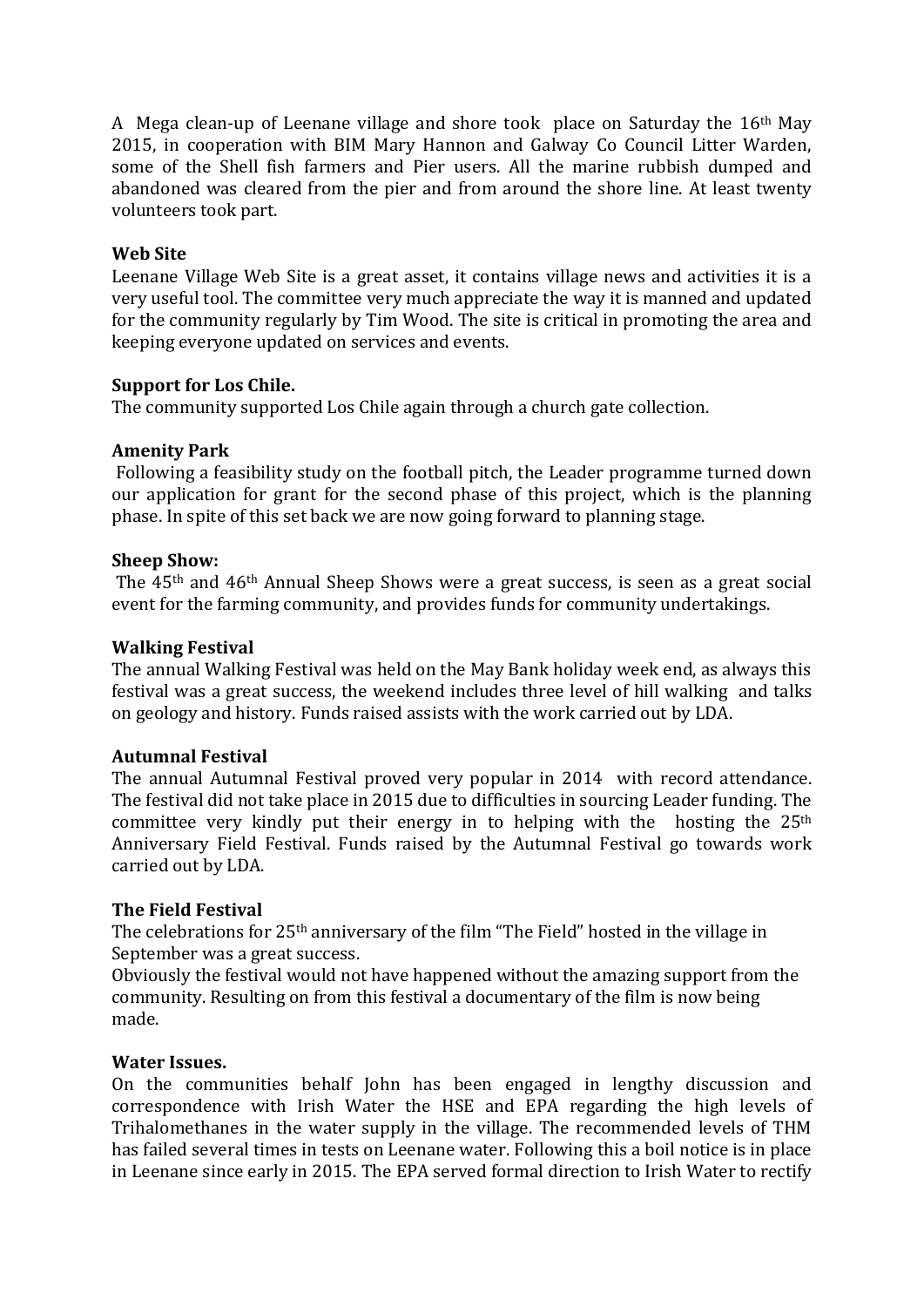the situation. John continues to contact the relevant authorities insuring this matter is addressed. A treatment .plant is to be installed but this will take time. The audit report on the quality of The Leenane Water supply is very shocking. John continues to monitor this to insure this this situation is rectified.

## **Gunnera Spraying**

Because of the return of the Gunnera along the roadways and shoreline, it was felt it was important to address this issue once again. Elione O Reirdan Galway Biodiversity through Galway Co Council was contacted in order that the problem be dealt with in the safest possible way. After some meetings and following a programme provided by Elaine the spraying of the Gunnera and Knotweed has taken place in September 2014 and September 2015.

## **Book launch**

The Patroani Couple used Leenane to launch their book of photographs in December. Leenane featured in many of the photographs.

## **Christmas lights.**

Christmas tree, lights and decorations have been provided in the village for the past two Christmases.

## **Wild Atlantic Way.**

LDA are in contact with Padraig Cleary in order to stay abreast of issues in relation to this. One meeting attended to date**.** 

## **GP Services.**

GP services not always available in village. This of great concern locally. LDA are keeping a watchful eye on this.

## **Western Way.**

After a number of meetings with the Rural Recreational Officer, the plan to extend the Western Way through the village of Glanagimla has had to be shelved.

## **Garda House**

Submission sent to Cluid and Brian Hayes in effort to hold this house for Social Housing. No positive response received to date.

## **Crèche (Leenane Sea Garden)**

Following the set-up of our much needed a Child Care Centre, the Crèche has been expanded can now cater for babies. This has bolstered the numbers attending. This facility has created two jobs and is providing care for at least eleven children fulltime.

## **Kayaking Club**

This club continues to offer a chance to local to take to the water, weather permitting and has over 30 happy members, adults and children.

## **Red Cross:**

Continue with their worthwhile work**.** The Leenane /Maam Red Cross launched their newly formed Community First Response (CFR) Scheme in April 2015. This Community